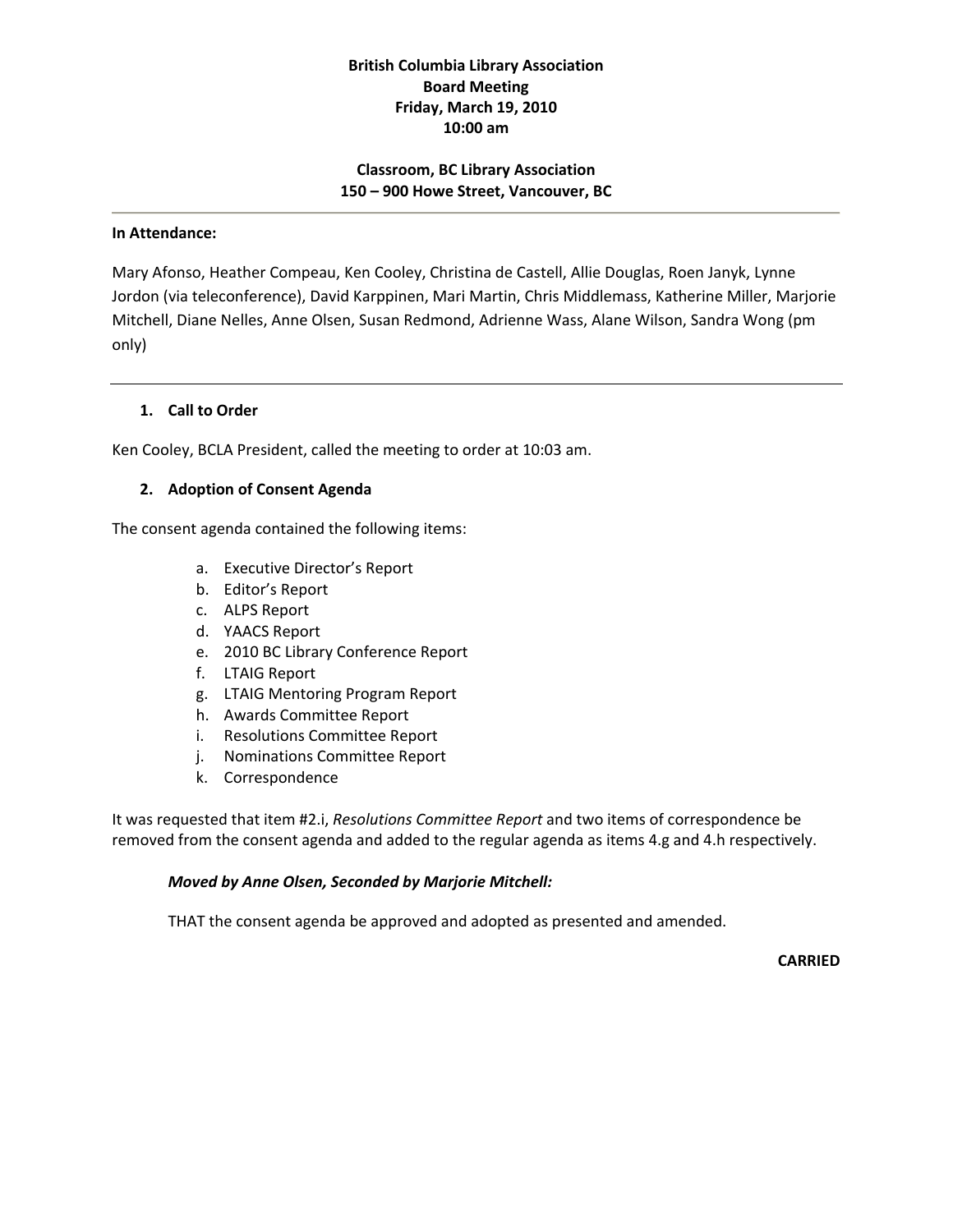#### **3. Adoption of Regular Agenda**

Ken announced that a new item, *Appointment of IFC Committee Chair*, would be added to the Regular Agenda as item 5.b. A Treasurer's Report was added as item 4.i.

### *Moved by Christina de Castell, Seconded by Mari Martin:*

THAT the regular agenda be approved as presented and amended.

### **CARRIED**

### **4. Business Arising**

### *a. Minutes of November 27, 2009*

The minutes included in the agenda package were amended as follows:

- In the Treasurer's Report, BCLA staffing costs would be reduced *to* \$131,861
- The Fund Development Committee would be re-established
- Motions approved electronically subsequent to the meeting were read into the record:

#### *Moved by Christina de Castell, seconded by Heather Compeau:*

THAT BCLA close the Audiobook Program Donations fund and pay the remaining amount of \$1210.61 to InterLINK for use in the e-book program, as intended by the original donations.

#### **CARRIED**

## *Moved by Christina de Castell, seconded by Heather Compeau:*

THAT BCLA rename the BC Libraries Endowment to the BCLA Endowment, to better reflect the purpose of the fund.

#### **CARRIED**

#### *Moved by Heather Compeau, Seconded by Katherine Miller:*

THAT the Minutes of the November 27, 2009 meeting be approved as presented and amended.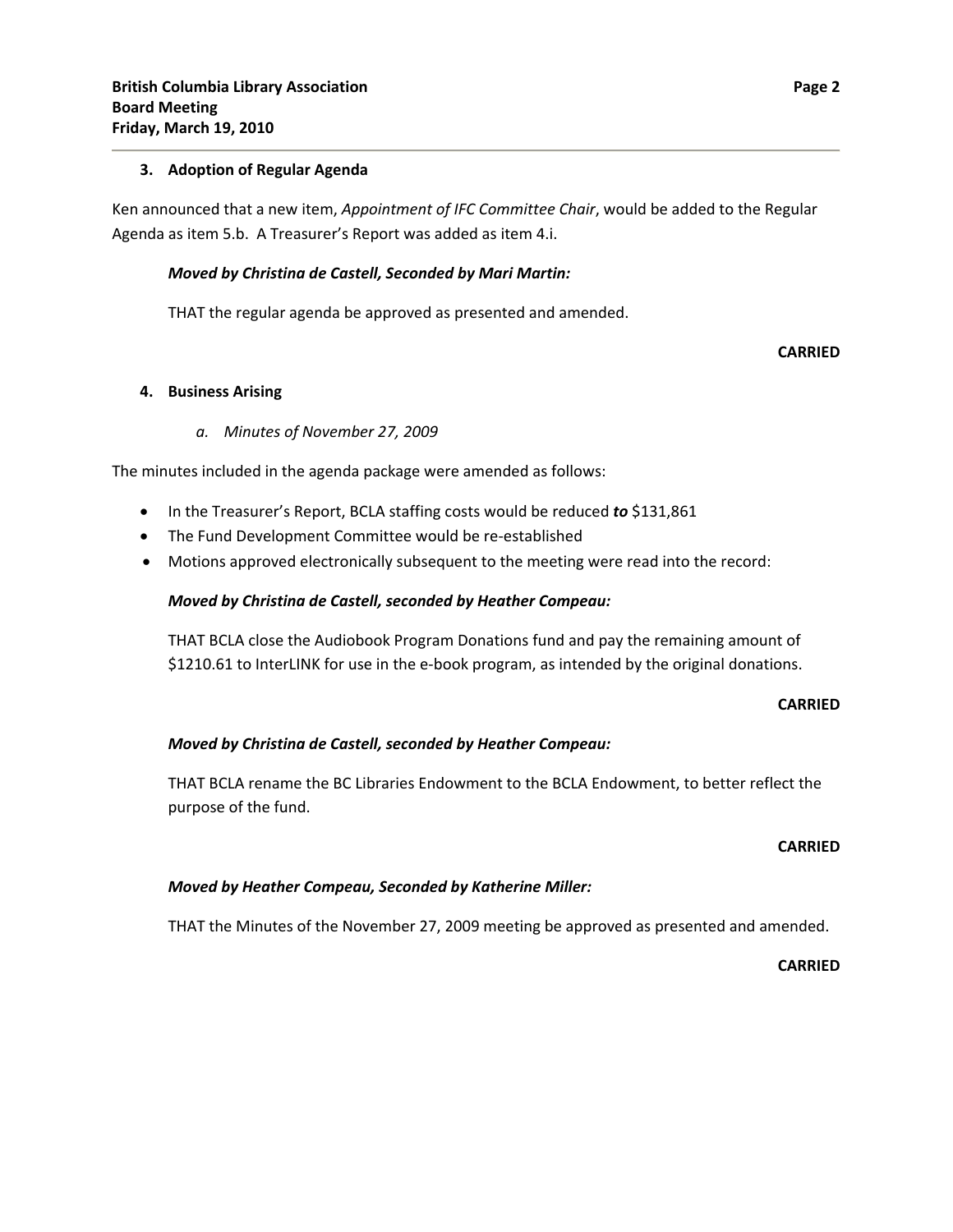## *b. President's Report*

The President read his report verbally, highlighting the following matters:

- The association's financial challenges in 2009
- Governance and board structure review (ongoing)
- Future fund development committee activities
- Advocacy and communication
- Annual conference, including thanks to the organizers
- Thanks to BCLA office staff for their hard work on behalf of the association

Katherine Miller requested and the President agreed to add to his annual report at the AGM explicit recognition of the consultation that took place with members of ALPS and YAACS regarding suggested changes to governance structure. Although the membership of those sections have spoken clearly and wish to continue with their current Board representation, Ken stressed that further discussion is necessary to ensure that the Board provides a mechanism for representing all members. This discussion will be informed by the review of the BCLA committee structure.

## *c. PNLA Report and Matters Arising*

Adrienne Wass, BCLA representative to the PNLA, reported on the PNLA board meeting held on the weekend of February 5<sup>th</sup>, which she attended via teleconference. As background to the discussion, Alane noted that although BCLA is an institutional member of PNLA, no financial support is provided to that organization. In discussion, the Board agreed to the following:

- A call for nominations to the PNLA Board could be announced to BCLA members, but that would not be on behalf of BCLA.
- BCLA contribution to the PNLA Leads Institute would be limited to a \$500 prize being paid to a participant from British Columbia. No support for mentors is available this year, nor will a Leads mentor be recommended.

## *Moved by Adrienne Wass, Seconded by Katherine Miller:*

THAT one \$500 prize be awarded to a BC participant in the PNLA Leads Institute.

- The Leads Institute may be promoted to the BCLA membership, announcing the \$500 prize possibility.
- Promotion of membership in PNLA would take place in the context of next year's review of the relationship between BCLA and PNLA.
- Information about PNLA events and activities would be delayed until after the BCLA conference takes place in Penticton.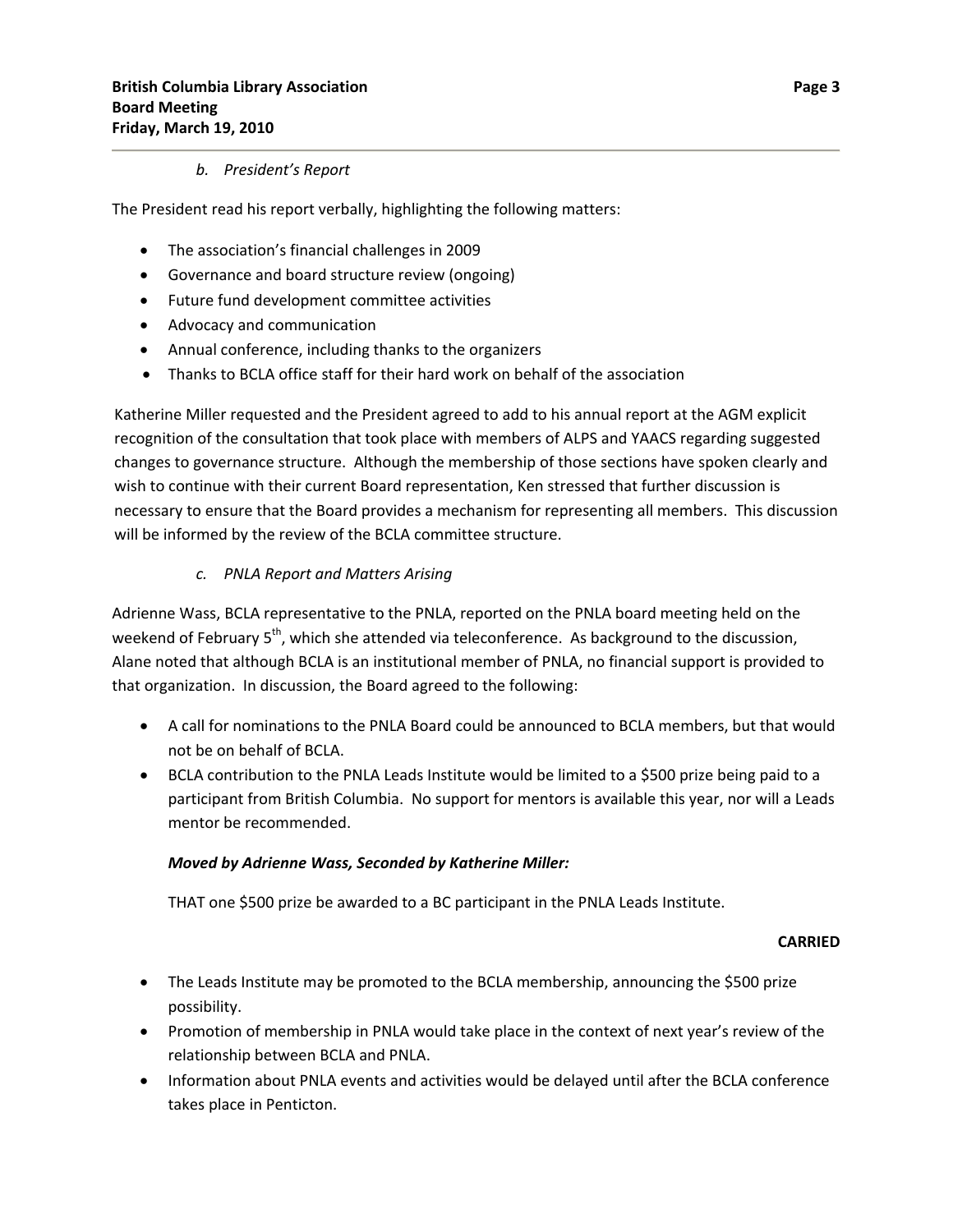Reciprocal conference fees and joint membership discussion led to the following motion:

### *Moved by Mari Martin, Seconded by Chris Middlemass:*

THAT reciprocal conference fees between BCLA and PNLA not be established in 2010, and

THAT reciprocal conference and joint membership fees be considered at a later date.

### **CARRIED**

### *d. Membership Dues Increase*

Adrienne Wass reviewed proposals to increase the personal and institutional membership fees, which have not been increased since 2001, and approval for which is required at the Annual General Meeting.

## *Moved by Adrienne Wass, Seconded by Susan Redmond:*

THAT the BCLA Board endorse the individual membership fee increases to be voted on at the AGM.

### Individual Members

- \$25 Annual salary less than \$15,000
- \$65 Annual salary between \$15,001 and \$29,999
- \$85 Annual salary between \$30,000 and \$44,999
- \$100 Annual salary between \$45,000 and \$59,999
- \$120 Annual salary between \$60,000 and \$74,999
- \$140 Annual salary is greater than \$75,000
- \$0 Student membership
- \$25 Unemployed
- \$70 Employed outside the library profession but supportive of the association
- \$70 Retirees

In discussion it was agreed to amend the proposed individual membership fee increases as follows:

## Individual Members

- \$25 Annual salary less than \$15,000
- \$65 Annual salary between \$15,001 and \$29,999
- \$85 Annual salary between \$30,000 and \$44,999
- \$100 Annual salary between \$45,000 and \$59,999
- \$120 Annual salary between \$60,000 and \$74,999
- \$140 Annual salary is greater than \$75,000
- \$0 Student membership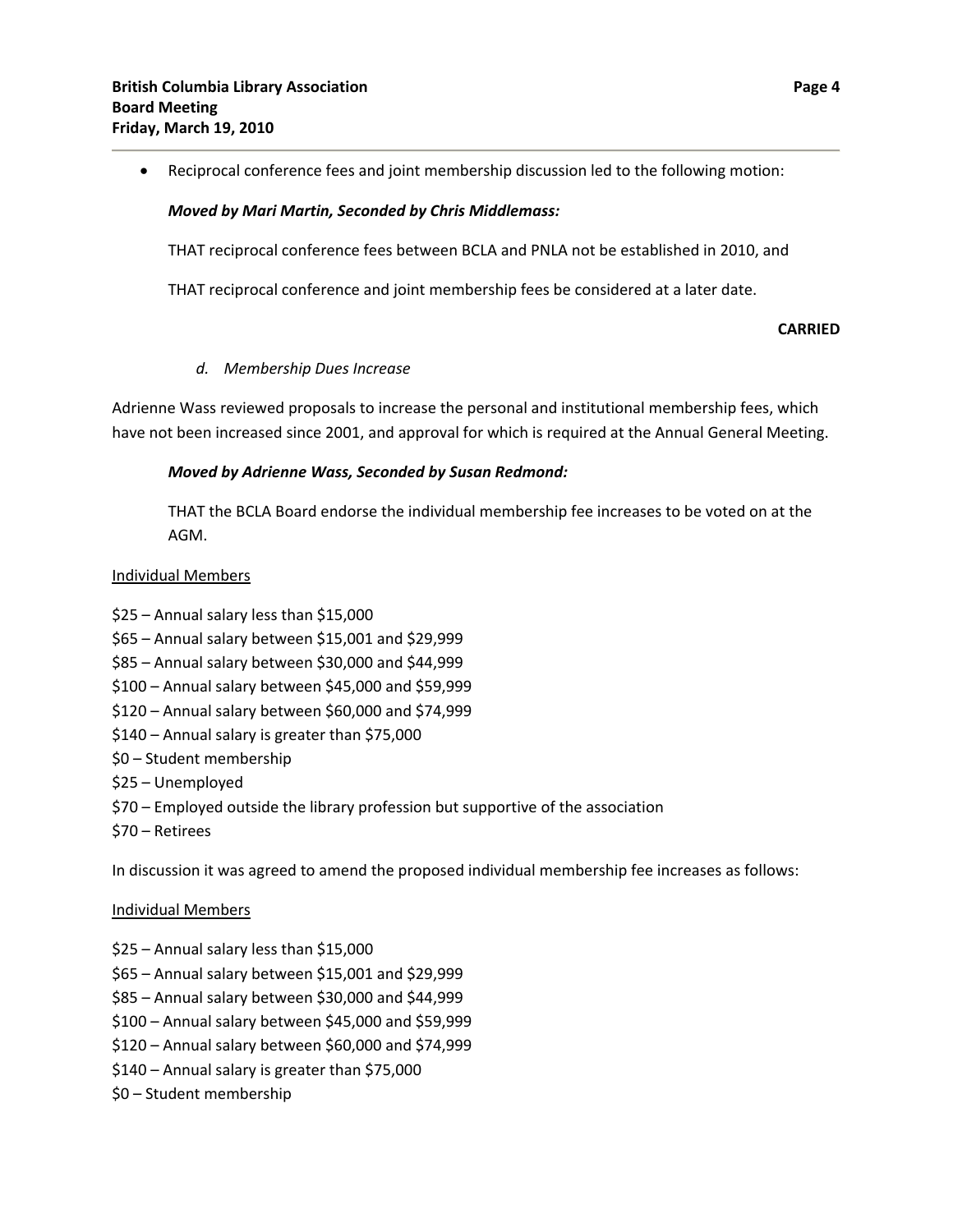#### \$25 – Unemployed

\$70 – Employed outside the library profession but supportive of the association

\$50 – Retirees

## *Moved by Adrienne Wass, Seconded by Christina de Castell:*

THAT the BCLA Board endorse the amended individual membership fee increases to be voted on at the AGM.

## **CARRIED**

## *Moved by Adrienne Wass, Seconded by Chris Middlemass:*

THAT the BCLA Board endorse the institutional membership fee increases to be voted on at the AGM.

## Institutional Members

- \$100 Libraries and institutions with annual operating budget up to \$99,999
- \$135 Libraries and institutions with annual operating budget between \$100,000 and \$999,999
- \$170 Libraries and institutions with annual operating budget between \$1,000,000 and \$4,999,999
- \$205 Libraries and institutions with annual operating budget greater than \$5,000,000
- \$90 Institutional membership ‐ two person privileges

In discussion it was agreed to amend the proposed institutional membership fee increases as follows:

## Institutional Members

- \$100 Libraries and institutions with annual operating budget up to \$99,999
- \$135 Libraries and institutions with annual operating budget between \$100,000 and \$999,999
- \$200 Libraries and institutions with annual operating budget between \$1,000,000 and \$4,999,999
- \$250 Libraries and institutions with annual operating budget greater than \$5,000,000
- \$90 Institutional membership ‐ two person privileges

## *Moved by Adrienne Wass, Seconded by Christina de Castell:*

THAT the BCLA Board endorse the amended institutional membership fee increases to be voted on at the AGM.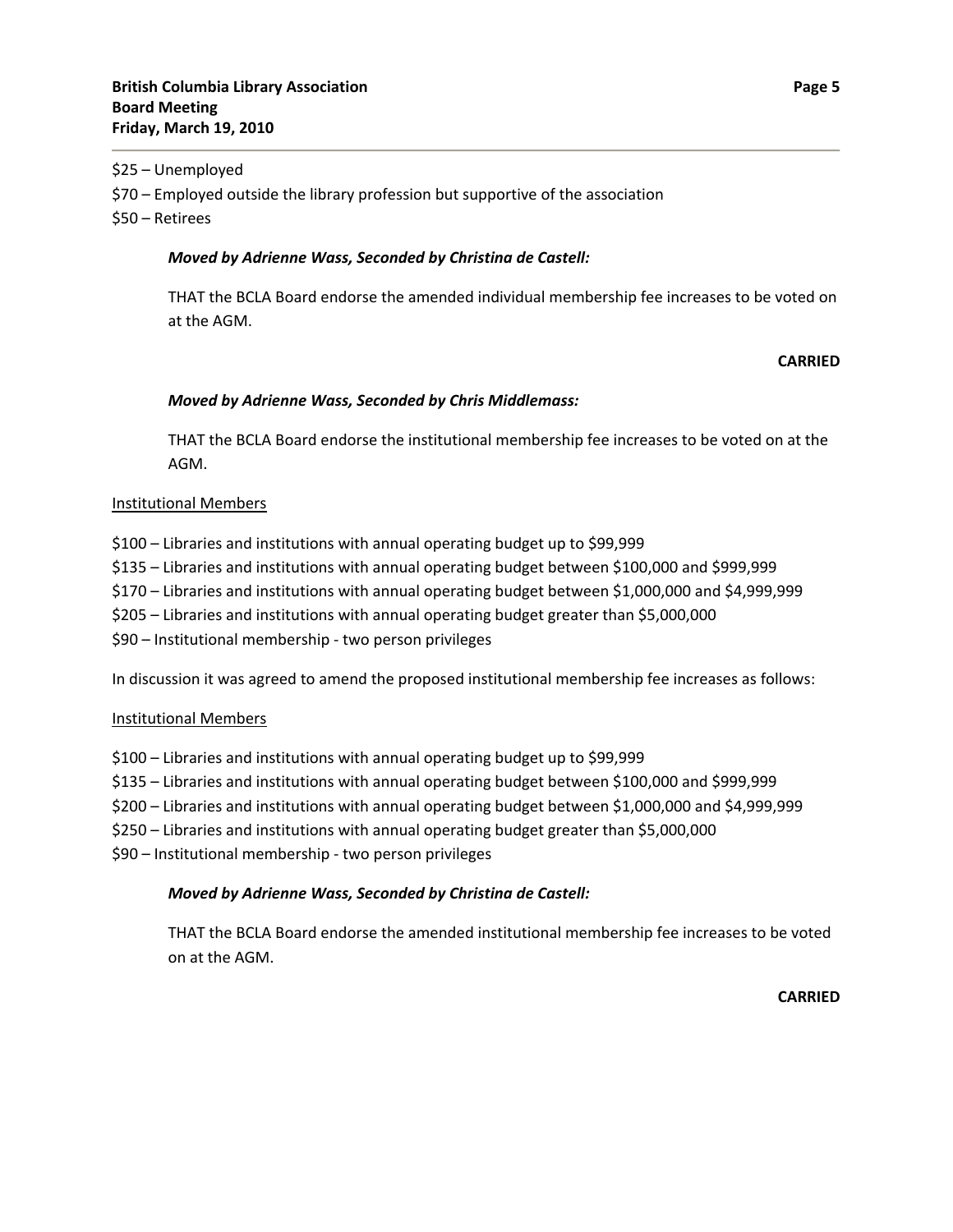## *e. Board Portfolios Report*

The Board portfolios report was provided for information and will be used to guide the ongoing governance review.

## *f. Finances and Fund Development*

Christina de Castell, Chair of the re‐established Fund Development Committee, reported that the Sheila Egoff and Virginia Chisholm Memorial funds would be depleted this year. She highlighted the need to raise funds for prizes and announced that a campaign would begin in earnest after the AGM with a soft launch to take place at the Awards Luncheon during the conference. Four new members are needed on the committee and those interested were asked to contact Christina.

## *g. Resolutions Committee Report*

The current guidelines on resolutions were put into place in 2008 and will be reviewed in advance of the proposal to include language on the introduction of resolutions into the bylaws in 2011. Resolutions currently come before the Board for discussion and endorsement first before being forwarded to the membership for a vote at the AGM. This year there are two resolutions from CUPE BC that have been received and they will be considered by the Board in an electronic vote to be conducted in the near future.

## *h. Correspondence*

Referencing the letter that summarized the meeting held with Hon. Margaret MacDiarmid, the provincial Minister of Education, Alane Wilson provided a first-hand account of the meeting and distributed a letter from the presidents of BCLA, BCLTA and ABCPLD requesting a meeting with james Gorman, the Deputy Minister.

Ken Cooley provided background to the request from CNIB for provincial funding for their initiatives. Concerns were raised regarding the timing of CNIB's request before the budget, the fragility of library funding in BC and the lack of consultation by CNIB on the issue.

# *i. Treasurer's Report*

Christina de Castell reported that 2009 BCLA finances ended better than expected. An expected loss of \$30,000 was reduced by \$11,000 to \$19,000. The smaller loss was due to higher than expected revenues and lower expenses in a number of areas.

Conference registration is at 341, higher than the 300 originally estimated. \$87,000 in registration fees have been collected and thanks went to the conference sponsorship committee for collecting \$12,000 in sponsorship funds.